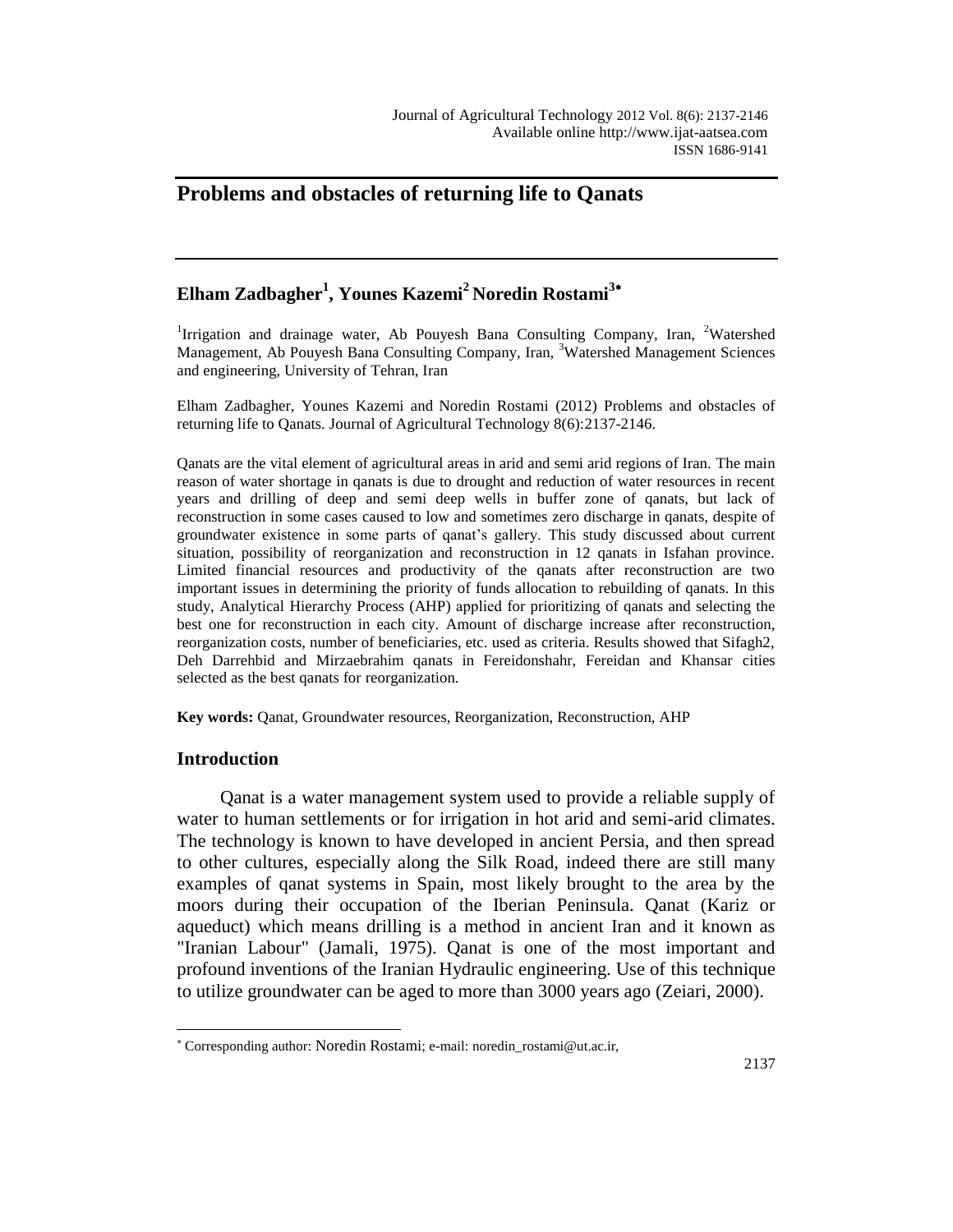Water resources of Earth planet are facing crisis and worrying challenges such as shortage of water, mismanagement and lack of integrity in management networks of water resources, existence of decreasing trend in allocated finance, and non existence of awareness among decision makers and farmers (Sadati *et al*., 2010). In the past, designers of a city could produce coordinated, balanced and residential environments for human with knowing and utilizing from natural laws and usage from natural elements. Including of them, qanat can be mentioned as a natural element in warm and dry climates (Zarabadi and Haeri, 2011).

Determining of suitable wet layer for digging a qanat and Fountain (qanat exit) location is a unique symbol of ancient Iranian engineering (Amin *et al*., 2009). Iranians had two goals for digging a qanat. More importantly, the main goal was to pour water on the ground and avoid of using bucket for bringing water to surface and saving of manpower. The second goal was preventing from water evaporation (Monzavi, 2009). Religious faith of ancient Iranians about fertilizing of lands caused to digging a lot of qanats (Hami, 1971). Qanats are composed of two main parts; underground tunnel (gallery) and vertical wells (shafts). Duty of gallery is collecting and directing of groundwater to land surface in fountain (Arab Khedry and Hakim Khani, 2003).

About eighty percent of Iranian activity is based on utilization of groundwater. In spite of advent of new techniques in use of groundwater, qanat has special privileges (Barimany *et al*., 2005). Still, in most areas, these qanats are supplier of water to people whose existence depends on the flow of groundwater (Jamali, 1975, and Bayat Movahed, 2002). Studies show that, still qanats can be use as an irrigation, productive, social and economical system in a wide area of Iran (Jomepour, 2006). In other hand, unfortunately reduction of precipitations and falling of groundwater, because of uncontrolled use by deep and semi deep walls, are main reasons of falling of groundwater table, decreasing of active qanats and their discharge (Jamali, 1975 and Bayat Movahed, 2002). Anyway, in recent years because of changing of traditional agriculture to industrial agriculture, farmers have not enough fund for digging a new qanat or repair, dredge or reconstruct old ones. Experts by study of natural, social and economical status of region must encourage farmers to restoration and reconstruction of qanats, provided that this action be cost effective (Jamali, 1975). Although technology can be a complementary of traditional irrigation system, but before every action, study of location and natural structure of study area is necessary. Otherwise every improper action will have a reaction and compensation of it would be impossible or very costly (Salim and Fallahi, 2009).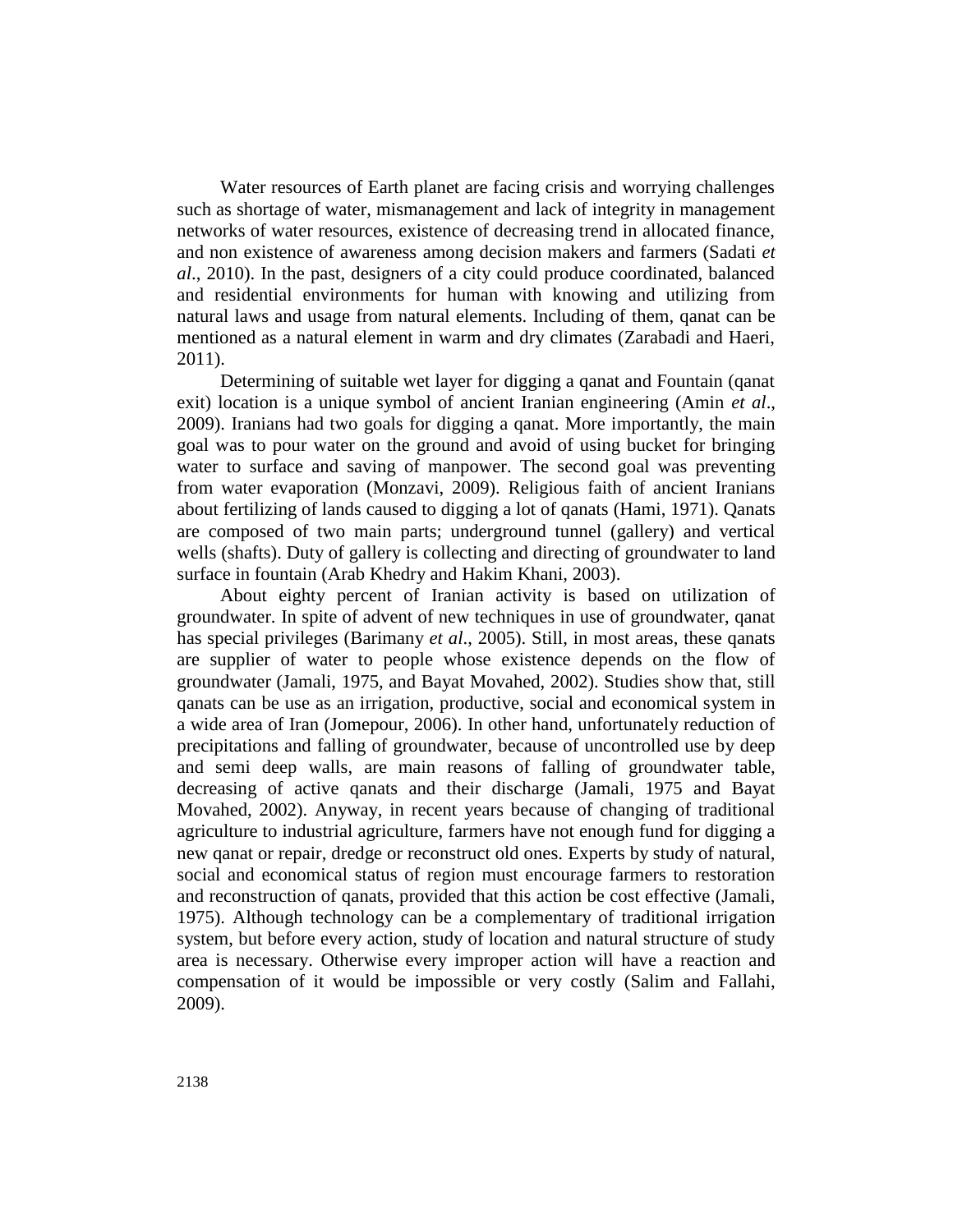Therefore, pay attention to improve and reconstruction of qanats as a symbol of historical civilization of Iran is vital. Therefore, prioritizing of state funds is vital and social, economical and agricultural effects of qanats on affected areas after reconstruction can be effective in identifying priority of qanats improvement activities.

In this study, AHP used for prioritizing of qanats. This method let to select the best Alternative among several ones and also prioritizing based on effective criteria. AHP is a very useful tool and widely applied in multi-criteria decision making processes (Saaty, 2000). AHP is one of complete methods which designed for multi-criteria decision making with consider to qualitative and quantitative criteria. In this process, sensitivity analysis of criteria and sub criteria is possible. Moreover, it is based on dual comparisons that facilitate the judgment and calculations. Also it show the compatibility or incompatibility of decisions that are the superior advantages of this technique in multi-criteria decision making (Ghodsipour, 2006). This method presents a useful mathematical structure in modeling of a lot of problems. The deciding may include social, political, economical and technical factors (Randalla *et al*., 2004). Ghodosi Shahrezaee (2001) applied AHP method in evaluation of eight irrigation networks in Iran for determining of efficiency and criteria coefficients in management and technical viewpoint. Montazer and Behbahani (2007) presented a model to select optimum irrigation system due to affective physical, political, economical and environmental factors of irrigation efficiency. Ahmadi *et al*. (2005) applied AHP for regional modeling of mass movement using natural characteristics in Taleghan dam catchment. Okada *et al*. (2008) quantified the effects of improvements in management and structures in irrigation projects using AHP. Behbahani *et al*. (2006) used AHP in basins and sub basins of Lorestan province to investigate the effect of criteria in separate and combine forms. Ananda and Herath (2008) explained how to use AHP to combine priorities in determining of optimal land use alternatives of forest lands in Australia. Karami (2006) used AHP and Expert Choice software in selection of appropriate irrigation method. Also Zadbagher and Montazer (2008) using AHP and Expert Choice software, evaluate the efficiency of water use in 14 modern irrigation and drainage networks in Iran.

### **Materials and methods**

Expert Choice Software which is a robust, desktop-based application that enables us to prioritize objectives and evaluate alternatives and achieve alignment, used as an applied tool in this study.

2139 Expert Choice (EC) is a multi-objective Decision Support Systems (DSS) based on AHP which uses for analysis, synthesis and modifying of evaluations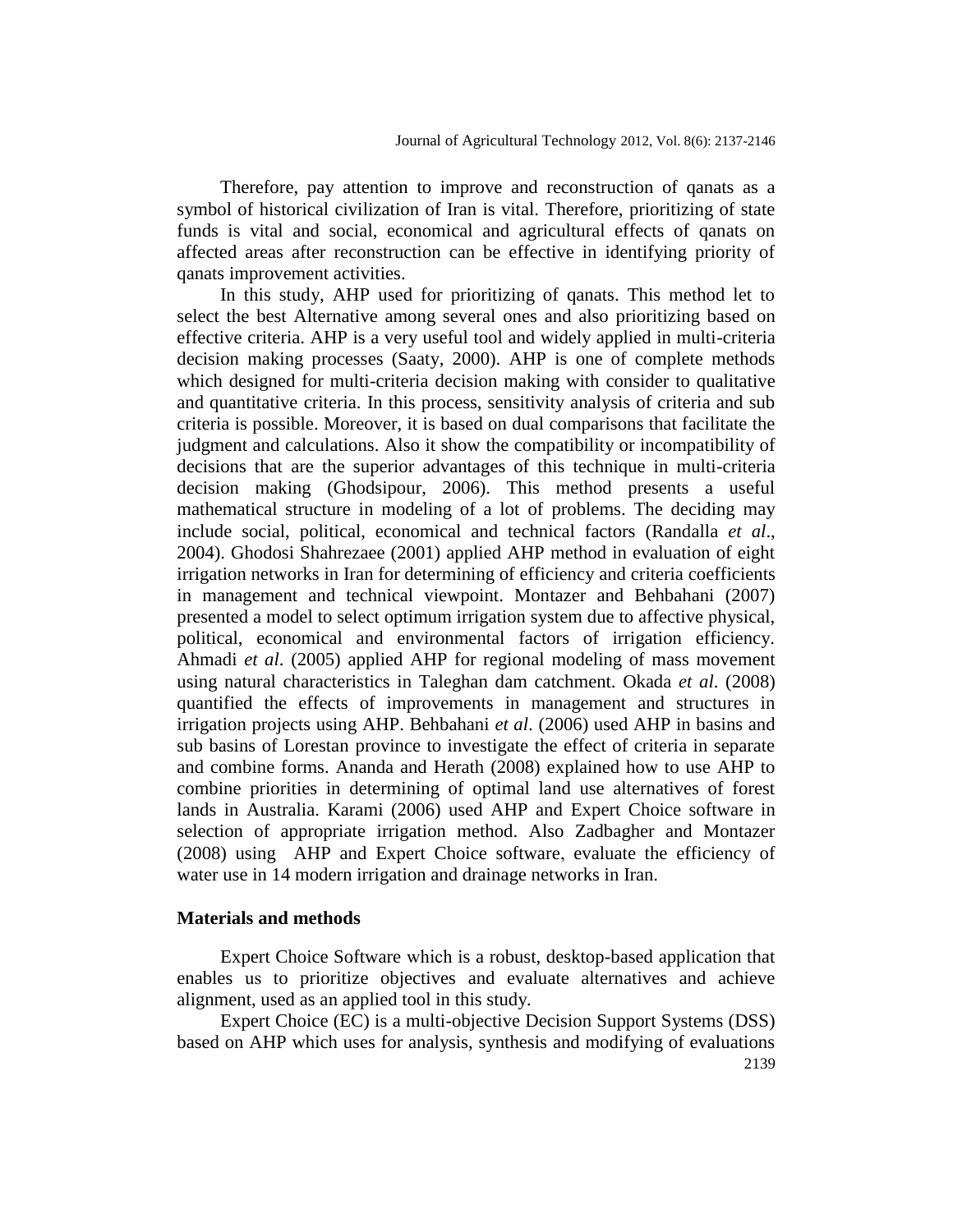and complex decisions. This software has applied in various cases, including allocation of resources, selection of alternatives, analytical planning, benefit to cost analysis, performance management and etc.

This model has a lot of potential and in addition to its possibility in designing of hierarchical graphs and questions, making decision, determining of preferences and priorities, and Synthesis, also it is able to Sensitivity analysis of decisions to changes in the parameters of the problem.

Hierarchy in EC can be expressed in a few steps as follows:-

Step 1: Enter the name of the model and define its purpose,

Step 2: Enter the criteria,

Step 3: Enter the Alternatives,

Step 4: Pairwise Comparison of alternatives than each criterion and then each criteria than object,

Step 5: Improving of consistency,

Step 6: Calculation of relative weights ,

Step 7: Determine the final weight (Synthesis).

For using AHP, it is necessary to define the goal, criteria and alternatives. The aim of this study is prioritization and organization of qanats and criteria included five parameters of discharge increase after reconstruction, reorganization costs, number of beneficiaries, length of qanat and covering crop Area. Alternatives are 12 qanats in Fereidan (five qanats), Fereidonshahr (three qanats) and Khansar (four qanats) cities in Isfahan province which their characteristics are shown in Table 1.

| qanat<br>Name       | <b>City</b>       | Village      | Length of<br>Oanat<br>(km) | <b>Branc</b><br>h | qanat<br><b>Status</b> | geographical coordinate of fountain |          |                  |
|---------------------|-------------------|--------------|----------------------------|-------------------|------------------------|-------------------------------------|----------|------------------|
|                     |                   |              |                            |                   |                        | longitude                           | latitude | Elevation<br>(m) |
| Bozorg              | Fereidan          | Badejan      | 1.512                      | N <sub>0</sub>    | active                 | 438658                              | 3658351  | 2408             |
| Bozorg              | Fereidan          | Mirabad      | 1.11                       | No                | active                 | 428490                              | 3660049  | 2414             |
| Deh                 | Fereidan          | Darrehbid    | 3.248                      | Yes               | inactive               | 438725                              | 3659742  | 2446             |
| Bozorg              | Fereidan          | Hadan        | 2.144                      | Yes               | active                 | 530420                              | 3665885  | 2533             |
| Koochak             | Fereidan          | Hadan        | 9.29                       | Yes               | active                 | 430792                              | 3665244  | 2534             |
| Chahkhali           | Khansar           | Rahmatabad   | 0.887                      | Yes               | active                 | 458709                              | 3670145  | 2382             |
| Chenarak            | Khansar           | Ghodian      | 0.891                      | N <sub>0</sub>    | active                 | 434762                              | 3681965  | 2137             |
| Mirzaebra<br>him    | Khansar           | Arjanak      | 0.625                      | Yes               | inactive               | 420433                              | 3688972  | 2211             |
| Ghebleei            | Khansar           | Arjanak      | 0.474                      | Yes               | active                 | 420177                              | 3689699  | 2210             |
| Khosh<br>Kerood1    | Fereidonsh<br>ahr | Sangbaran    | 0.387                      | Yes               | active                 | 423297                              | 3650492  | 2275             |
| Sifagh1             | Fereidonsh<br>ahr | Khoigan olia | 0.453                      | N <sub>0</sub>    | active                 | 420766                              | 3652270  | 2400             |
| Sifagh <sub>2</sub> | Fereidonsh<br>ahr | Khoigan olia | 0.323                      | No                | active                 | 420759                              | 3652241  | 2401             |

**Table 1.** General characteristics of qanats\*

\*Information presented in this study were obtained from Ab Pouyesh Bana Consulting Company (2009)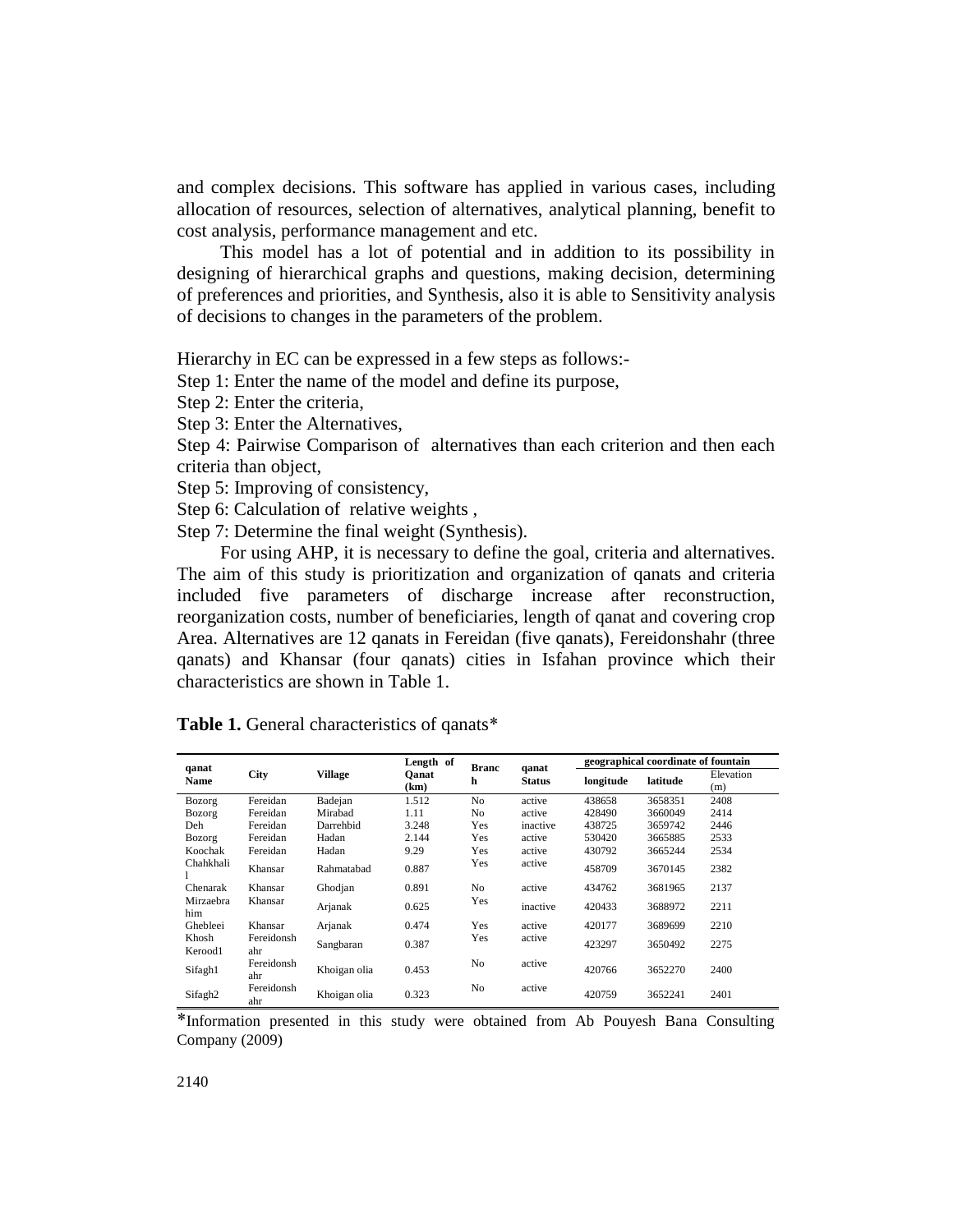According to surveys, because of discharge decreasing and in some cases drying of qanats, they need to rebuilt and reconstructed. Although all of qanats were used for agricultural and animal husbandry purposes but quality of their water was acceptable for drinking. In some cases there were several qanats in a village, and even several wells have been drilled for irrigation. But Farmers are interested to maintain qanats and increase their discharge. The technical information of qanats were shown in Table 2.

|                     | <b>Beneficiarie</b> | Discharge(lit/s) |                             | <b>Irrigation</b>  | <b>Fountain</b> |
|---------------------|---------------------|------------------|-----------------------------|--------------------|-----------------|
| qanat Name          | s Number            | 20 year ago      | now                         | canal status       | status          |
| Bozorg Badejan      | 70                  | 75               | 8                           | concrete           | unsuitable      |
| Bozorg Mirabad      | 40                  | 35               | 12                          | soil               | unsuitable      |
| Deh Darrehbid       | 144                 | 100              | $\Omega$                    | concrete           | suitable        |
| Bozorg Hadan        | 80                  | 150              | 33                          | concrete           | suitable        |
| Koochak Hadan       | 80                  | 75               | 10                          | soil               | suitable        |
| Chahkhalil          | 50                  | 50               | 18                          | Concrete $\&$ soil | unsuitable      |
| Chenarak            | 28                  | 25               | 11                          | Concrete $&$ soil  | unsuitable      |
| Mirzaebrahim        | 50                  | 25               | $\Omega$                    | soil               | unsuitable      |
| Ghebleei            | 50                  | 15               |                             | concrete           | suitable        |
| Khosh Kerood1       | 100                 | 90               | 3                           | soil               | unsuitable      |
| Sifagh1             | 73                  | 90               | 2                           | Concrete & soil    | suitable        |
| Sifagh <sub>2</sub> | 73                  | 100              | $\mathcal{D}_{\mathcal{L}}$ | soil               | suitable        |

**Table 2.** Technical information of qanats

For evaluation of qanats, first their characteristics obtained from Regional Water Authority, Agricultural Management Office and the village's councils by preparing of some questionnaires. Then, by consider to information and documents, a group of experienced pitmen collaborated to evaluate interior condition of galleries and shafts. In this way, the data of present structure of qanats and their stability collected. Gathered Data reviewed and clarified by help of experts and professionals pitmen.

### **Results and discussion**

The information for AHP show the purpose, criteria, alternatives and their relationship in AHP (Fig.1). The gathered data used for weighting of criteria and alternatives as shown in Table 3.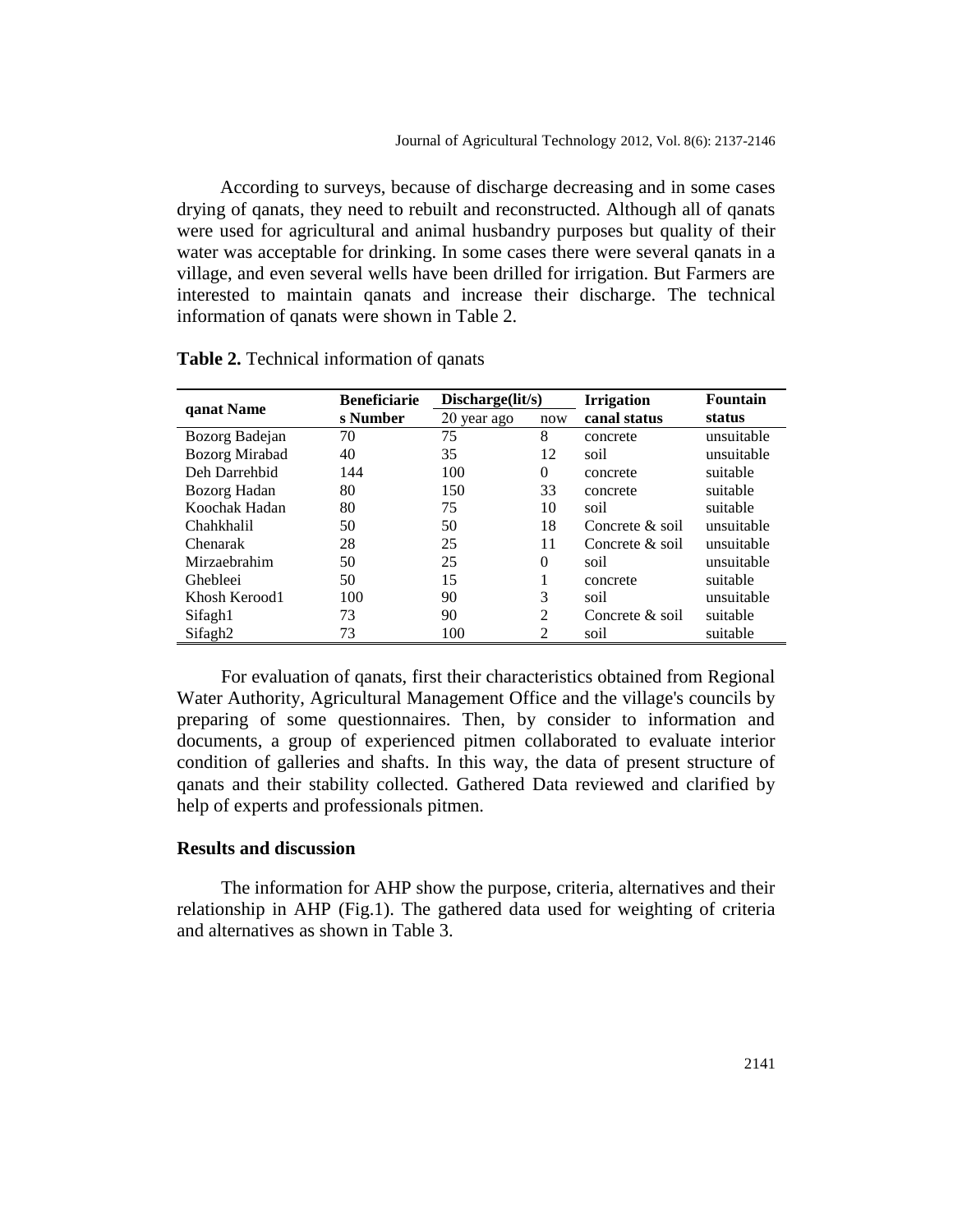| <b>City</b>       | qanat Name          | <b>Village</b>  | <b>Expected</b><br><b>Discharge</b><br><b>Increase</b><br>(%) | Covering<br>Crop<br>Area(ha) | <b>Beneficiari</b><br>es (family) | reorganizati<br>on costs $(\$)$ | Length<br>of qanat<br>(km) |
|-------------------|---------------------|-----------------|---------------------------------------------------------------|------------------------------|-----------------------------------|---------------------------------|----------------------------|
|                   | Bozorg              | Badejan         | 36                                                            | 80                           | 70                                | 32670                           | 1.512                      |
|                   | Deh                 | Darrehbi<br>d   | 46                                                            | 100                          | 144                               | 109330                          | 3.248                      |
| Fereidan          | Bozorg              | Hadan           | 14                                                            | 150                          | 80                                | 2070                            | 2.144                      |
|                   | Koochak             | Hadan           | 16                                                            | 75                           | 80                                | 17730                           | 0.929                      |
|                   | Bozorg              | Mirabad         | 46                                                            | 35                           | 40                                | 7000                            | 1.11                       |
|                   | Chahkhalil          | Rahmata<br>bad  | $\mathbf{1}$                                                  | 50                           | 50                                | 1470                            | 0.887                      |
| Khansar           | Chenarak            | Ghodian         | 26                                                            | 50                           | 28                                | 7670                            | 0.891                      |
|                   | Mirzaebrahi<br>m    | Arjanak         | 47                                                            | 25                           | 50                                | 9000                            | 0.625                      |
|                   | Ghebleei            | Arjanak         | 22                                                            | 15                           | 50                                | 2870                            | 0.474                      |
| Fereidon<br>shahr | Khosh<br>Kerood1    | Sangbar<br>an   | 34                                                            | 150                          | 100                               | 10130                           | 0.387                      |
|                   | Sifagh1             | Khoigan<br>olia | 47                                                            | 70                           | 73                                | 10800                           | 0.453                      |
|                   | Sifagh <sub>2</sub> | Khoigan<br>olia | 54                                                            | 90                           | 73                                | 6400                            | 0.323                      |

**Table 3.** Necessary information for AHP of qanats

As described in AHP, alternatives and criteria compare with each other in binaty way. So, every pair of alternatives compare with each other and based on criterion, a number between 1 to 9 allocate to every alternative (weighting of alternatives) as also reported by (Ghodosi Shahrezaee, 2001; Montazer and Behbahani, 2007). As mentioned above there were 12 alternatives and 5 criteria, for comparison of alternatives 5 matrices of  $12\times12$  pair comparison and for comparison of criteria a  $5\times 5$  matrix obtained. Then results of Matrices entered to the software and examined. In scoring of any criteria, the best alternative (qanat) showed more discharge increase, covering crop area, number of beneficiaries, less reorganization costs and shorter qanat length.



**Fig. 1.** AHP structure for prioritizing of qanat's reorganization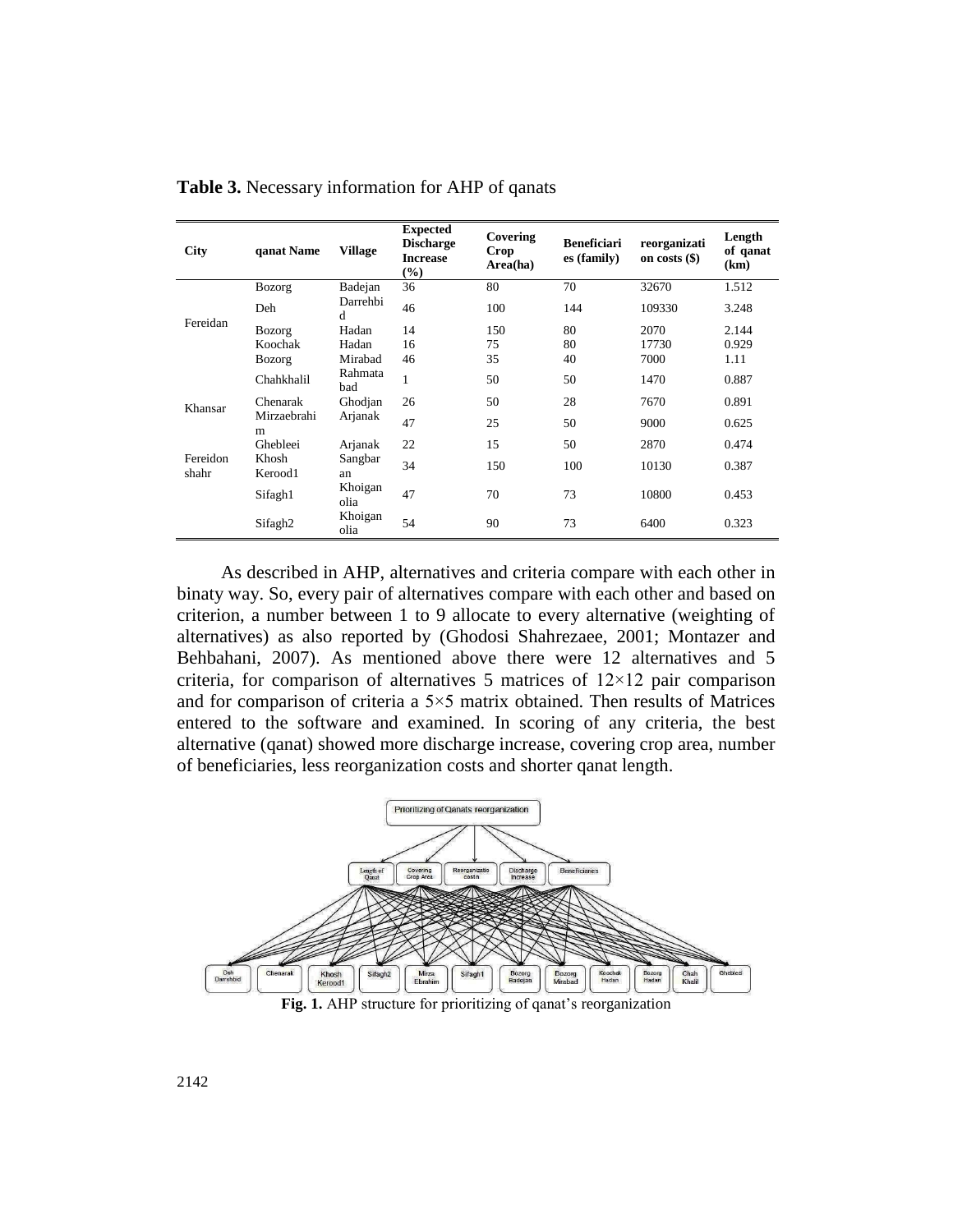Relation of qanat length with better alternative is inverse, because reorganization of longer qanats is more difficult and their development is low. In other hand, the final goal of reconstruction and reorganization of qanats is improvement of socio-economical level of deprive regions and avoiding of villager's immigration, and criteria includ discharge increase, number of beneficiaries and covering crop area, respectively, are considered as the most important criteria in choosing of the best alternative.

Final results of combined weight of criteria and alternatives in the expert choice software were shown in Fig. 2 and Table 4. The final weight associated with each qanat is located in front of its name and indicate the priority of qanats. In this sorted diagram, the rate of overall inconsistency is equal to 0.02, because it must be less than 0.1, infer that consistency of decision is suitable. The sensitivity analysis in dynamic form which all of criteria and alternatives are shown as horizontal axles and associated numbers (Fig. 3). This chart shows the relative weights of the criteria in left graph and alternatives and their relative weights in right graph. Using this part of software, sensitivity of any alternatives to the criteria determined. Thus, by changing of any criteria, its effect on alternatives ranking can be viewed dynamically.

Although, there isn't any similar study in reviewed articles and references, but conclude that AHP is a suitable model for decision making about discrete data. This approach selected for present study by notice to ease of use and practicality of AHP.



**Fig. 2.** Software output after prioritizing of qanats reorganization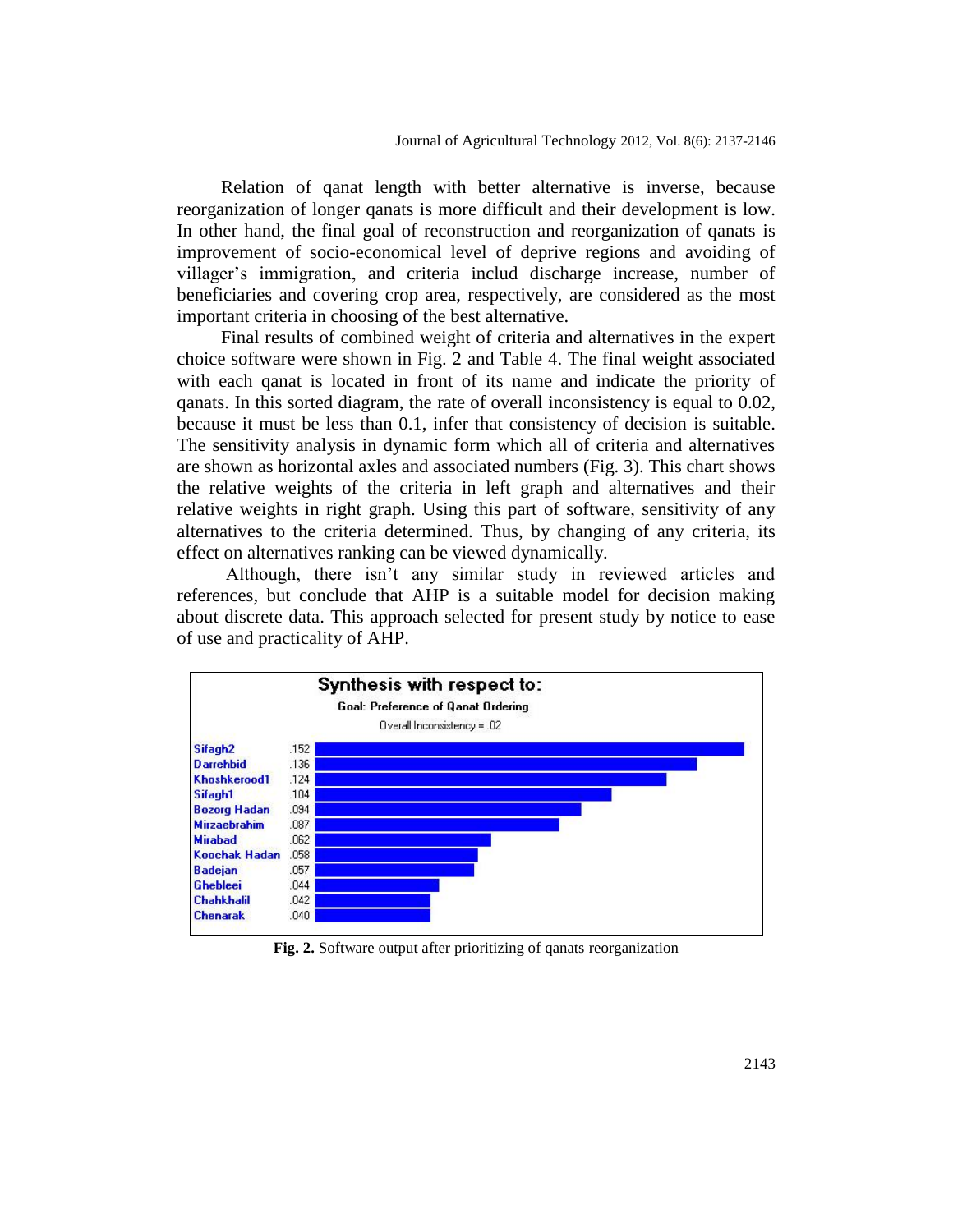**Table 4.** Ranking of qanats for reconstruction and reorganization

| Rank | qanat<br>Name       | Village      | Rank         | qanat Name    | Village | Rank | qanat<br><b>Name</b> | Village    |
|------|---------------------|--------------|--------------|---------------|---------|------|----------------------|------------|
|      | Sifagh <sub>2</sub> | Khoigan olia |              | <b>Bozorg</b> | Hadan   | 9    | Bozorg               | Badejan    |
|      | Deh                 | Darrehbid    | <sub>6</sub> | Mirzaebrahim  | Arianak | 10   | Ghebleei             | Arjanak    |
|      | Khosh<br>Kerood1    | Sangbaran    |              | <b>Bozorg</b> | Mirabad |      | Chahkhalil           | Rahmatabad |
| 4    | Sifagh1             | Khoigan olia | 8            | Koochak       | Hadan   | 12   | Chenarak             | Ghodian    |



**Fig. 3.** Graphical illustration of sensitivity analysis in dynamic form

For reconstruction and reorganization of qanats which are important structures for groundwater using, there are some problems and obstacles such as fund limitations and reorganization costs. In this study, AHP is applied to assess the priority of qanats reorganization by consider to fund allocations to those projects that have more socio-economical efficiency. As Montazer and Behbahani (2007) presented a model to select optimum irrigation system due to affective physical, political, economical and environmental factors of irrigation efficiency. In this study one of priorities was economical and environmental factors. Ghodosi Shahrezaee (2001) evaluate efficiency and criteria coefficients in management of eight irrigation networks. So, for this study after determining of 5 criteria, they weighed by consider to reorganization and reconstruction of qanats, rising of welfare level of deprive regions and avoiding of villager immigration to cities. Software output indicat that, rate of discharge increase after reconstruction (with a weight of 42.2%), number of beneficiaries, covering crop area, reorganization costs, and qanat length (with a weight of 5.2%) were the most important criteria, respectively.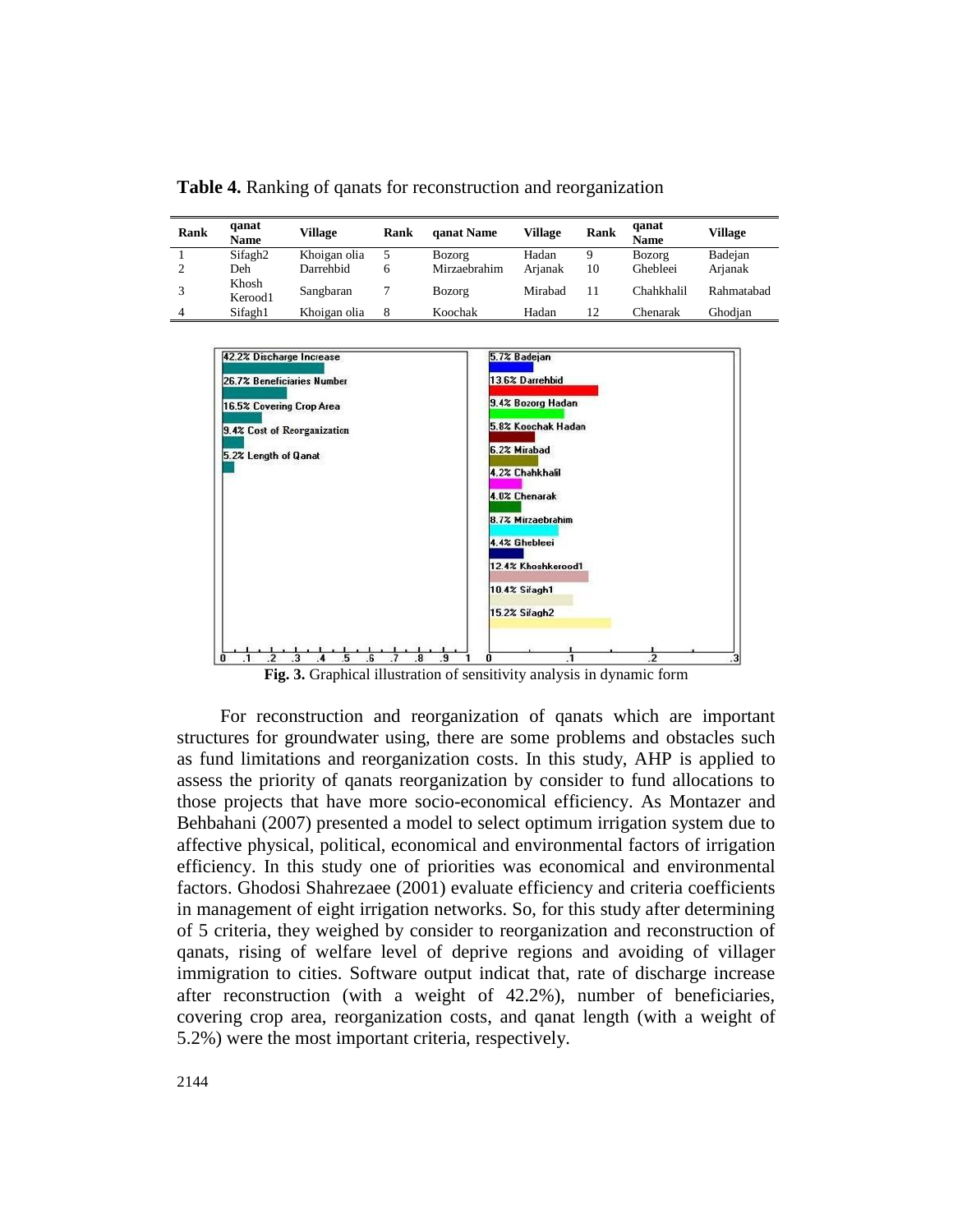First, determination of location and natural structure of study area is necessary. Otherwise every improper action has a reaction and compensation is impossible or very costly (Salim and Fallahi, 2009). Therefore, by checking and approving of model results, Sifagh2 and Chenarak with 15.2% and 4% weights, respectively are the first and last qanats must try to reconstruct and organize them. In other hand, Sifagh 2, Deh Darrehbid and Mirzaebrahim qanats in Fereidonshahr, Fereidan and Khansar Cities selected as the best qanats in any city for reorganization. It is cleared that AHP nature and ability of quantification of affective parameters on objective functions is a suitable method for evaluation, ranking and prioritization. Obviously, if decisionmakers want to evaluate another criteria, this method can still be useful as a good tool.

#### **References**

- Ab Pouyesh Bana Consulting Company, (2010). Studies of Fereidan, Fereidonshahr and Khansar qanats, 105: 1-12.
- Ahmadi, H., Mohammad Khan, Sh., Faiznia, S. and Ghodosi, J. (2005). Regional mass movement modeling using qualitative features and AHP. Case Study Taleghan Watershed. Iranian Journal of Natural Resources 58(1):3-14.
- Amin, S.A., Izadi, T. and Nazem al-Sadat, S.M.J. (2009). physical properties of discharge and possibility of water storage in Arsanjan qanat. Journal of Water Engineering, Second Year 3:21-30.
- Ananda, J. and Herath, G. (2008). Multi-attribute preference modeling and regional land-use planning. Ecological Economics 65:325–335.
- Arab Khedry, M. and Hakim Khani, Sh. (2003). Examine of relationship between desertification ancient technologies: Bandsar and Qanat. 2003. Geographical Research Journal 69: 49-61.
- Bayat Movahed, F. (2002). Effect of flood spreading on discharge changes of Sahrain-Chryan of Zanjan province. Journal of Soil and Water Sciences 16(2):250-257.
- Behbahani, S.M.R., Nazari, B. and Nazarifar, M.H. (2006). Finding the location of water tanks by HS-AHP and GIS methods (Case Study: Lorestan province). Second Conference of Iran Water Resources Management, 2006.
- Barimany, F., Najar Saligheh, M. and Raeesi, M.K. (2005). Irrigation system affected by climate in Baluchistan of Iran, a sample of qanat in Hychan. Journal of Geographical Research, 76: 38-52.
- Ghodosi Shahrezaee, H., 2001. Improvement of irrigation systems by performing sensitivity analysis on DEA models. Tarbiat Modarres University. M.Sc. thesis. pp. 115.
- Ghodsipour, H. (2006). The process of hierarchical analysis. Amirkabir University of Technology Press (Tehran Polytechnic)
- Hami, A. (1971). Water finding, water supply, irrigation and water survey in ancient Iran. Technical School Journal 20:10-19.
- Jamali, V. (1975). traditional irrigation in Iran, qanat. Journal of Environmental Studies 5:127-132.
- Jomepour, M. (2006). Qanat, achievement of knowledge and indigenous culture of desert habitats of Iran and its sustainable utilization (Kashan qanats). Journal of Social Sciences, 33: 27-64.
- Karami, E. (2006). Appropriateness of farmers' adoption of irrigation methods: The application of the AHP model. Agricultural Systems 87:101–119.
- Montazar, A., Behbahani, S.M. (2007). Development of an optimized irrigation system selection model using analytical hierarchy process. Biosystems Engineering 98:155–165.
- Monzavi, M.T. (2009). Urban water supply, Sixteenth Edition, Tehran University Press, pp 412.